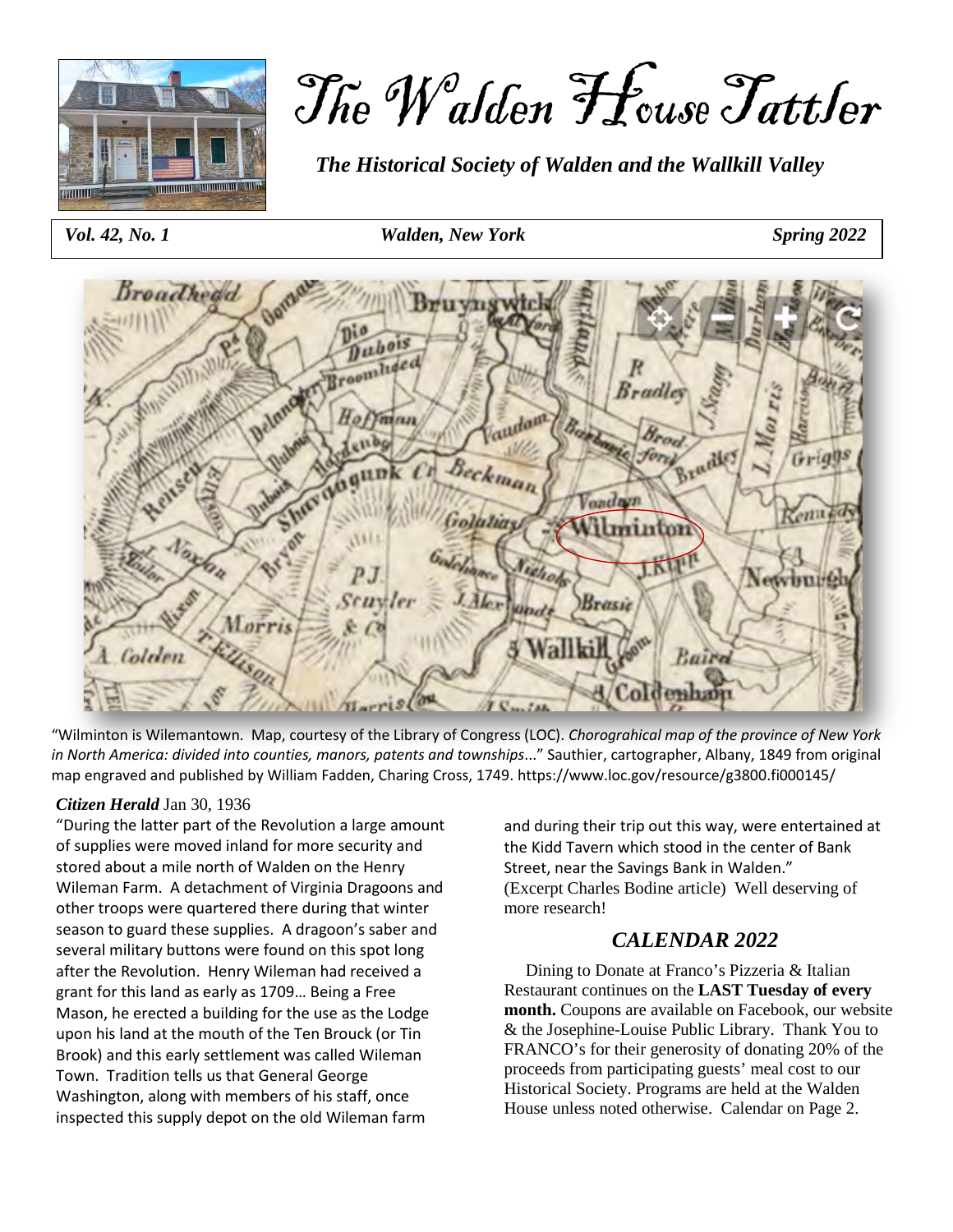## **~ Calendar of Events ~ May-Dec 2022**

- May 5 Trustees meet 7PM
- May 14- Yard Cleanup, 9-12
- May 18- General Meeting, 7:30PM, Ray Kelley guests, Trolleys, at the Municipal Building
- May 31- Franco's, Dining to Donate, 5-9
- Jun 9 Trustees meet, 7PM
- Jun 1 General Meeting, 7:30 PM, Bruce Bergman "Sunrise to Sunset, a trip to Lake Mohonk"
- Jun 18 Flag Day Program, Historic Flags & displays.
- Jun 28 Franco's, Dining to Donate, 5-9
- Jul 7 Trustees meet, 7PM
- Jul 20 Picnic on the Porch-General Meeting, 6:30 PM
- Jul 26 Franco's Dining to Donate, 5-9
- Jul 31 Afternoon Thank you to our Fundraiser donors
- Aug 4 Trustees meet, 7PM
- Aug 30 Franco's, Dining to Donate, 5-9
- Sept 1 Trustees meet, 7PM
- Sept 17 Paranormal Investigator, Lisa Morrison guests at the Walden House, 6PM limited to 30 guests; \$50 per person
- Sept 21 General Meeting, 7:30 PM, Speaker
- Sept 27 Franco's, Dining to Donate, 5-9
- Oct 1 Yard Sale, Historic Walden House
- Oct 6 Trustees meet, 7PM
- Oct 19 General Meeting, 7:30PM, Speaker
- Oct 25 Franco's, Dining to Donate, 5-9
- Nov 3 Trustees meet, 7PM
- Nov 16 General Meeting, 7:30PM
- Nov 29 Franco's, Dining to Donate, 5-9
- Dec 1 Trustees Meet, 7PM

 $\sim$   $\sim$   $\sim$   $\sim$ 

- Dec 4 Christmas Tea Open House, 1-4
- Dec 27 Franco's, Dining to Donate 5-9

*Thank You to the Walden Savings Bank for a donation to our Fundraiser for Repairs at the Jacob T. Walden House.* 



*The Board of Trustees of the Historical Society of Walden and the Wallkill Valley are so delighted with all the donations coming in for our fundraiser. In February the Walden Savings Bank donated \$1500 to use toward Jacob Walden House repairs. Thank you CEO Derrik Wynkoop, Susan Wareka, bank manager and Shannon Waizenegger, assistant manager who presented this check to Barbara Imbasciani, president of the Society, and Trustees, Lisa Melville-McIver and Sandy Vandermark Magill. We appreciate each of you for your donations and help***.** *Permit obtained, the repairs are being scheduled to begin soon.* 

*\* \* \**

# *Projects completed in the last 3 (Covid) years*

- *.*  \* Book Room contents removed, sorted, archived or sent to appropriate locations or offered for sale completely renovated, mold remediated, painted and shelves installed (shelving donated by Goshen Library)
- \* Archives room organized, filing of loose papers, contents categorized, photos scanned into Past Perfect Museum archive computer system software
- \* New displays on Main floor Bands in Walden, Col. Bradley, Knife factories in Walden
- \* Walden Elementary History Club visited the House for tour and scavenger hunt
- \* Program initiated to bring History into the Walden Elementary school target date Spring 2023
- \* Repairs to water meter system
- \* Christmas Tea re-instated with Walden House decorated
- \* General meetings- live with guest speakers re-instated
- \* Fundraising campaign initiated letters to community,
- \* Robert Score donated 100 copies of an original new print to be sold
- \* Lisa Morrison psychic/medium program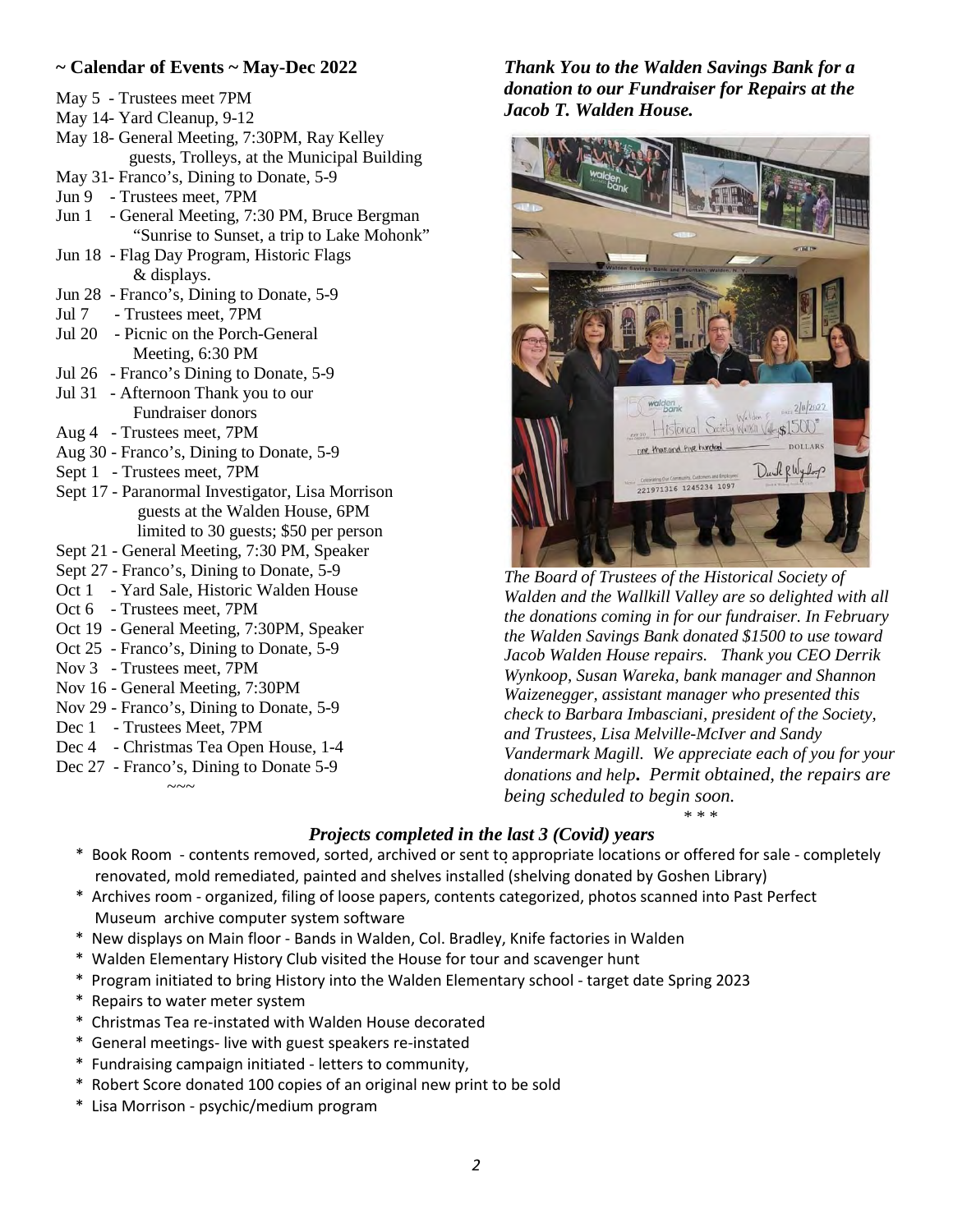## *Local area artist and author…*

*Robert Score* has generously created this lovely new drawing of the Walden High Falls at the power plant. Prints are being offered as part of our fundraising for needed repairs of the Walden House this year. Prints are being offered at \$25 plus shipping each. Prints are 11 x 14" unframed. Contact Sandy Magill at 845- 401-2795 or Barbara Imbasciani at 845-220-6606.



 $* * \sim$  Available now!

#### *Walt Roosa Writes…*

 In 1940 when I was in Natalie Whigham's sixth grade we put on a medieval type play. John Jackson and I were both in love with the fair maiden (Natalie McBride). John sang her a song and I played a melody on my Fitch Horn. Then Natalie threw a rose down from her tower. John and I had used toy swords at other rehearsals but this time he had brought rusty World War I swords from home. We both had them strapped to our legs. As we both bent to pick up the rose John's sword went through my leg. Miss Whigham had Art Traphagen and Ralph Decker crossed hands for a seat, and carried me from the old building to the new and up to the nurse's office on the second floor. The nurse bandaged it and sent me home in a taxi. When my father came home for lunch he took me to Dr. Burnerd. The Dr. cut off the top of the bandage and put in a few stitches. When he removed the rest of the bandage he said, "That sucker went all the way through." He put in a drain and gave me a tetanus shot.

 I was in the play two days later and then out for two weeks from the shot. Natalie Whigham never got into trouble and there was no lawsuit.

Fifty four years later, I went out to Rt. 17K to visit Ms. Whigham and her sister, Eleanor, and told them that my wife and I had bought a place in Florida and were leaving for the winter. (Ms. Whigham passed away that winter.)

 Eleanor had been a teacher in Newburgh and was just as interested in the kids in my class as her sister and even asked about many by name. Ms. Whigham--the best teacher I ever had, and for both  $5<sup>th</sup>/6<sup>th</sup>$  grades. ~Walt Roosa, Jan 7, 2022

*Walt was the former owner of Roosa's Jewelers in Walden, now run by son, Paul Roosa.* 

\* \* \*

# **Special Presentation is Wednesday, April 20th 3rd Floor Bradley Assembly Room at 7:30PM.**

**Lisa Melville-McIver** will give a talk on the process of submitting documentation and ultimately awarded a marker for their home, the former LaTourette Farm on Berea Road, Walden. Lisa, husband Jim and daughter, Adeline, have been restoring their lovely home. This is our General Meeting for April and everyone is welcome.

The daytime ceremony and installation of the marker at the LaTourette farm will be later this month, Date and time to be announced. Congratulations

\* \* \*



*New Volunteers mean everything!*

Meet Maddie Becker, a tenth grader at Wallkill High School, pictured during Volunteer hours in our Archives. New Volunteer, Damian Pascal, Jr., a Valley Central student, volunteered recently too. Damian volunteers with the Walden Elementary School History Club. Thank you, Maddie! Thank you, Damian!

\* \* \*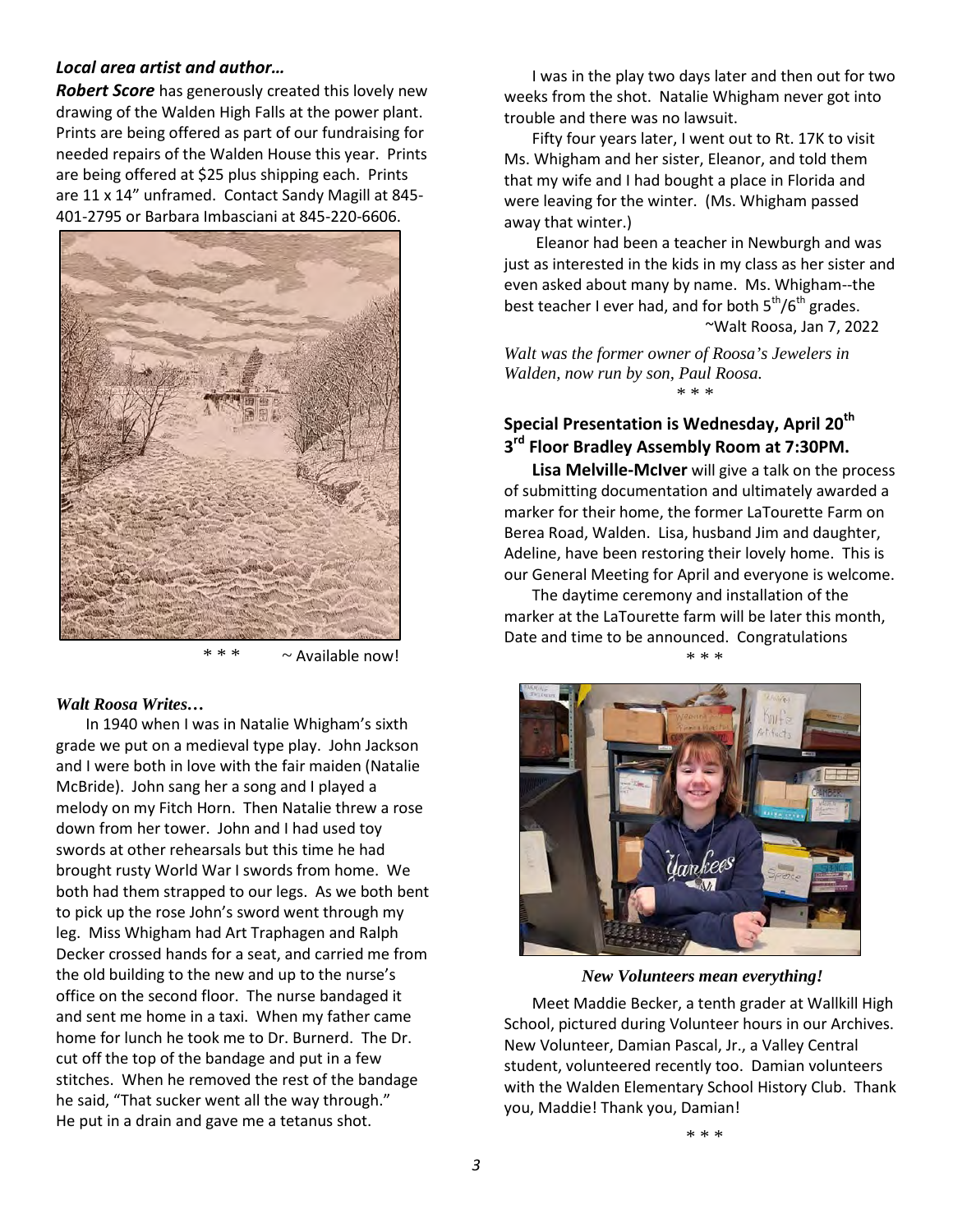

*Nancy & Dave Ohlmer*

#### *2022 Happenings*

The Society bid a fond farewell to Nancy Ohlmer, Society Trustee, husband Dave (former Trustee) and family as they start a new chapter in their lives in sunny Florida. Nancy was very involved in many events at the Walden House - fundraising, maintenance and Archives. Spending time in the archives and unraveling the mysteries of history was a passion for Nancy. She spent many years researching the history of her own house the John Hays House on Maple Street, Walden. She acquired the distinguished award of having her house named to the National Register of Historic Places and most recently a Historic marker awarded by the William F. Pomeroy Foundation was placed outside the home. We wish Nancy and her family the best and hope they visit us often.

In an effort to be creative with our fundraising the Society reached out to Lisa Morrison, medium/psychic for an interesting night of conversations with loved ones no longer with us. Lisa participated in 2 different events at the Walden House and many event guests had a conversation with loved ones who had passed.

We are scheduling her for an evening of Paranormal Investigation of the Walden House. Many people have speculated on the question of the Walden House being haunted - we may have an answer this fall!

Two trustees, Barbara Imbasciani and Mary Slater, had the privilege of touring the site of the Milk Factory, located on the site of the ruins of the Borden Condensory. This is an exciting project that will re-use many parts of the structure to create a multi use facility that will included a museum, restaurant and hotel suites. It was exciting to see the ruins from inside the structure - the brick work is fascinating and it is nice to know that as much as possible will be included in the renovations and rebuilding. If you would like more information about this project, check out their website milkfactory.co (".co" is correct).

\* \* \*

## *Congratulations Trustees Lisa Melville-McIver and Nancy Ohlmer on Pomeroy Markers*

 Blue Historic Markers -- William F. Pomeroy Foundation has placed a marker at the John R. Hays House, 45 Maple Street Walden, NY and another marker due at the home of the LaTourette Farm on Berea next month, thanks to the hard work of Trustees, Nancy Ohlmer and Lisa Melville-McIver, current residents, respectively. Long time Trustee and present Recording Secretary, Nancy, her husband, Dave, and daughter Jordan, moved this month and will be sadly missed. Their lovely home on Maple Street has been on the National Register of Historic Places for some time. We thank the William F. Pomeroy Foundation for the approval of these markers and the 100% funding they provide to create and have them installed.

 The Ohlmer family has lived in the John R. Hays home on Maple Street for the past 31 years. Nancy has been a Trustee with the Society most, if not all, of that time and Dave Ohlmer was a Trustee and active volunteer for a number of years too. The sign was installed at a ceremony on their former front lawn last month.

 $* * *$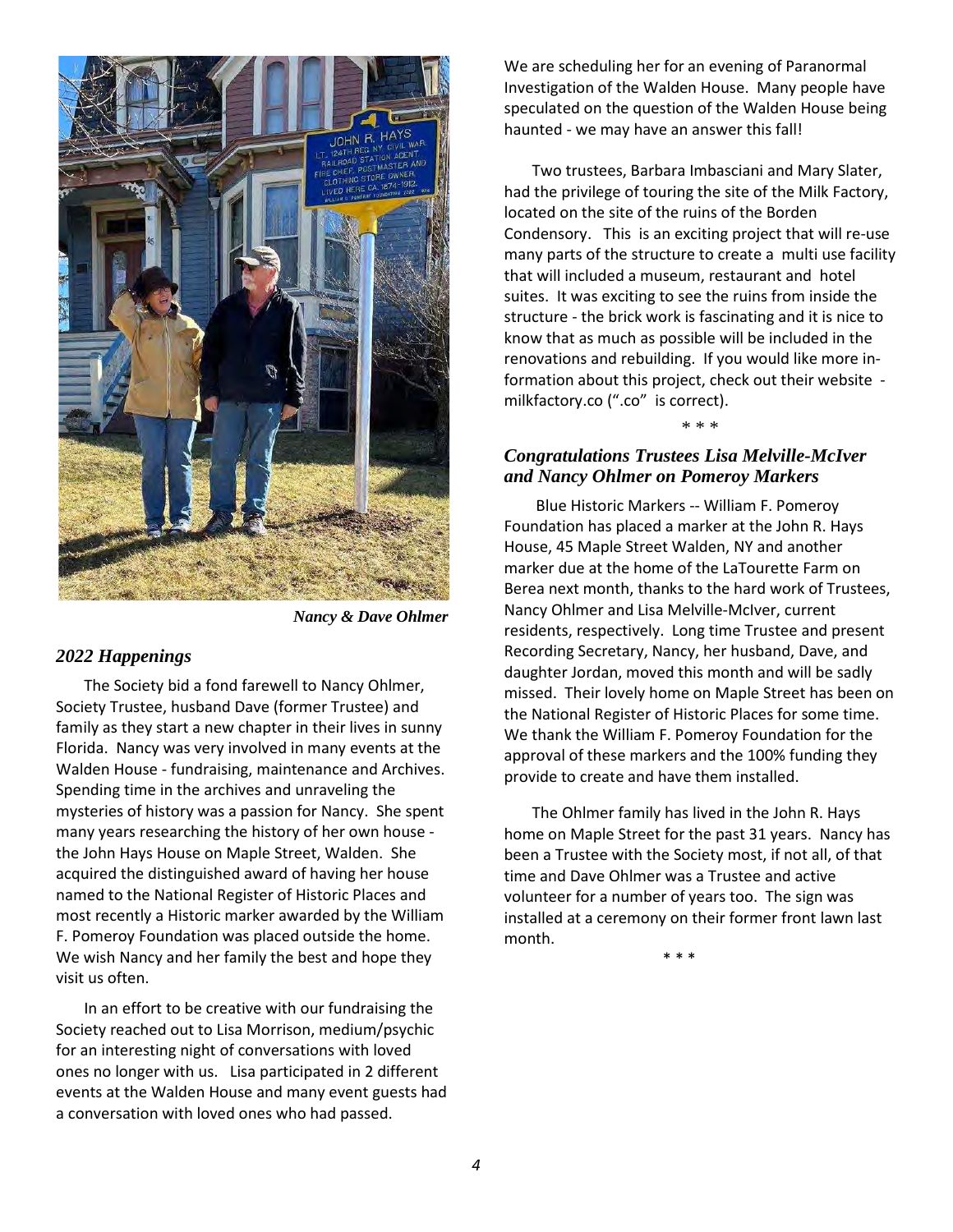*FUNDRAISING 2022* started with a terrific new idea of an American Flag with brighter and brighter colors depicting donations as they arrive. The name of every donor and a star is added to the outer border for each donation. Thank you! Our special thanks to Helen Tighe for her artistic talent in designing this unique means of showing our fundraising progress and painting in frequent updates.

*To date almost \$9,000 has been raised.* All donations, unless otherwise specified will be part of the Walden House Repair Fund. Specific first repairs are being addressed with porch repairs to begin this month. Rotted column supports, gutter, replacement columns outside… and a floorboard in the meeting room inside are just the beginning.





*Helen Tighe volunteered time and skill to design this unique handmade American Flag Chart of Donations. Pictured here, she keeps the flag up-to-date, marking progress by making the colors of the flag brighter and brighter as donations arrive. In addition, each donation is noted with a star and name of the contributor on the outer border. Thank you, Helen! Nico Imbasciani, grandson of Society President, Barbara Imbasciani, was on hand to help. Thanks for your help, too, Nico!*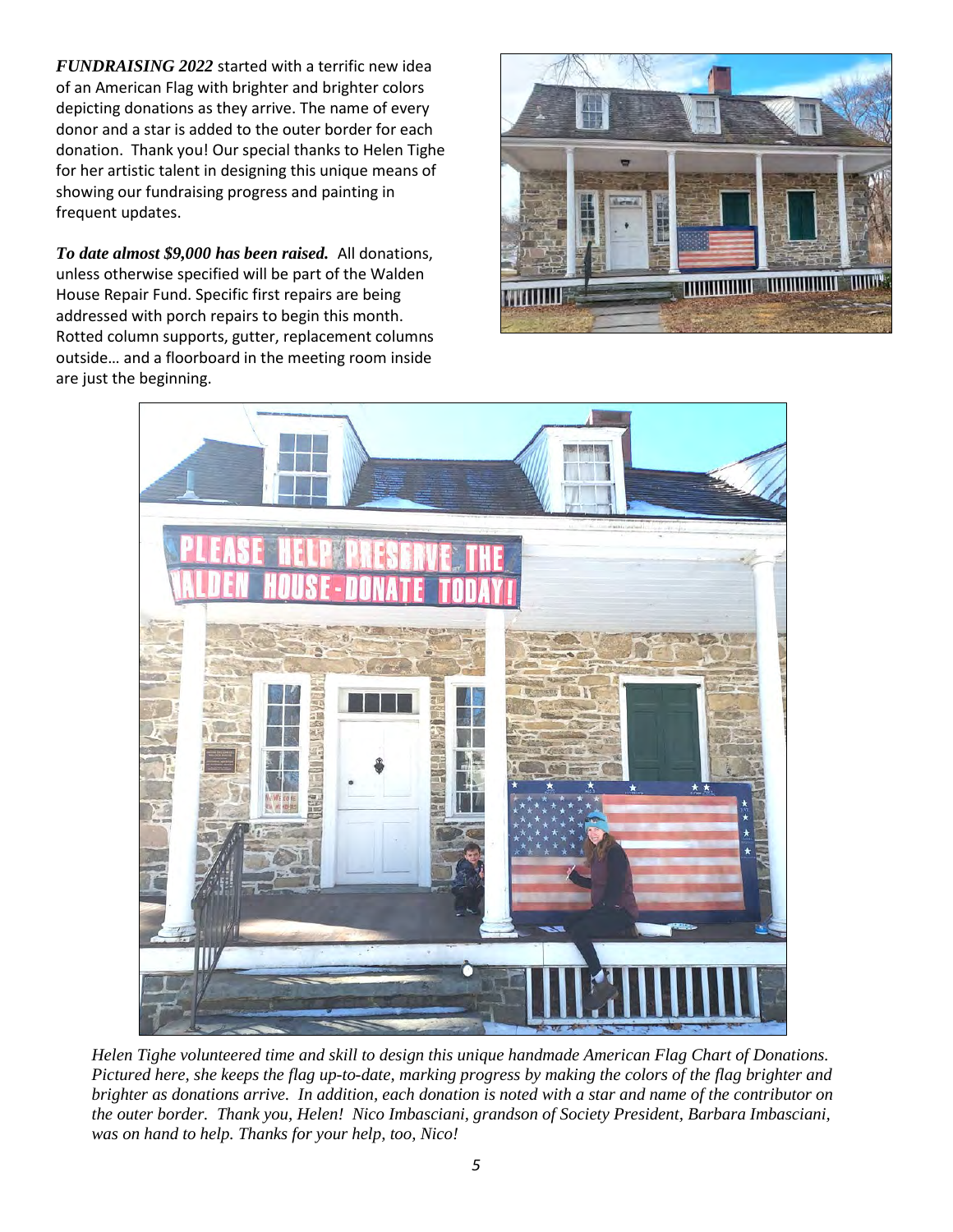## **Letter from the President**

 A big THANK YOU to the supporters of the Historical Society of Walden and the Wallkill Valley- the members, the businesses and the community. We could not do what we do or be where we are with you.

 The fundraising campaign is doing really well. To date we have raised almost \$9000.00 dollars. Our most immediate project is the repair of the front porch –6 new pillars, replacement of the bottom fascia board, repair of north corner base stone support and a new wide gutter. We have an active bid and will beginning in the next few weeks. Of course, everything is much more expensive than last year but we will continue to fundraise to meet the needs of the building.

 There is much more to the Historical Society than raising money. It is the story of us - how Coldenham, Montgomery, Maybrook and Walden came to be, what interesting events happened here, how we were affected by the Revolutionary War and the Civil War and what was the industry that gave our area its foundation? I think the Archives is the most interesting place to explore - we uncover interesting things every day. From those great finds we try to plan a program. Most recently, we uncovered a large collection of flags. From those flags we have created a display set for June 18th. Maps - we have a ton of maps - maybe our next big display will be maps. Who knows where the archive room will lead us!

 We have had a busy Spring. Two Trustee members, Nancy Ohlmer and Lisa Melville-McIver, worked with the Pomeroy Foundation to have their houses awarded Historic Markers. The program involves the researcher to submit primary documentation to the Foundation to support the celebration and preservation of community history.

 Early this Spring, we were glad to welcome Trustee, Mrs. Nancy Phelps and the Walden History Club (Elementary School) to the Walden House for a tour and scavenger hunt. Plus, we have had 2 student volunteers helping in the archives.

 The General Meeting speakers and events are listed and updated on the web site..

I hope to see everyone throughout the year.

~ Barbara



*your donations! Thank you!* \* \* \*

## *Stop N Shop, Newburgh…donated to the Historical Society during April*

Stop n Shop selected the Historical Society of Walden and the Wallkill Valley as their April Community Bag Program donation recipient.

When customers purchased a shopping bag for \$2.50, Stop N Shop donated \$1.00 for each bag sold during the month to our Society. Stop N Shop is located at 429 Route 300 in Newburgh. Thank You!!

\* \* \*



*Walden Citizen Herald, April 15, 1926*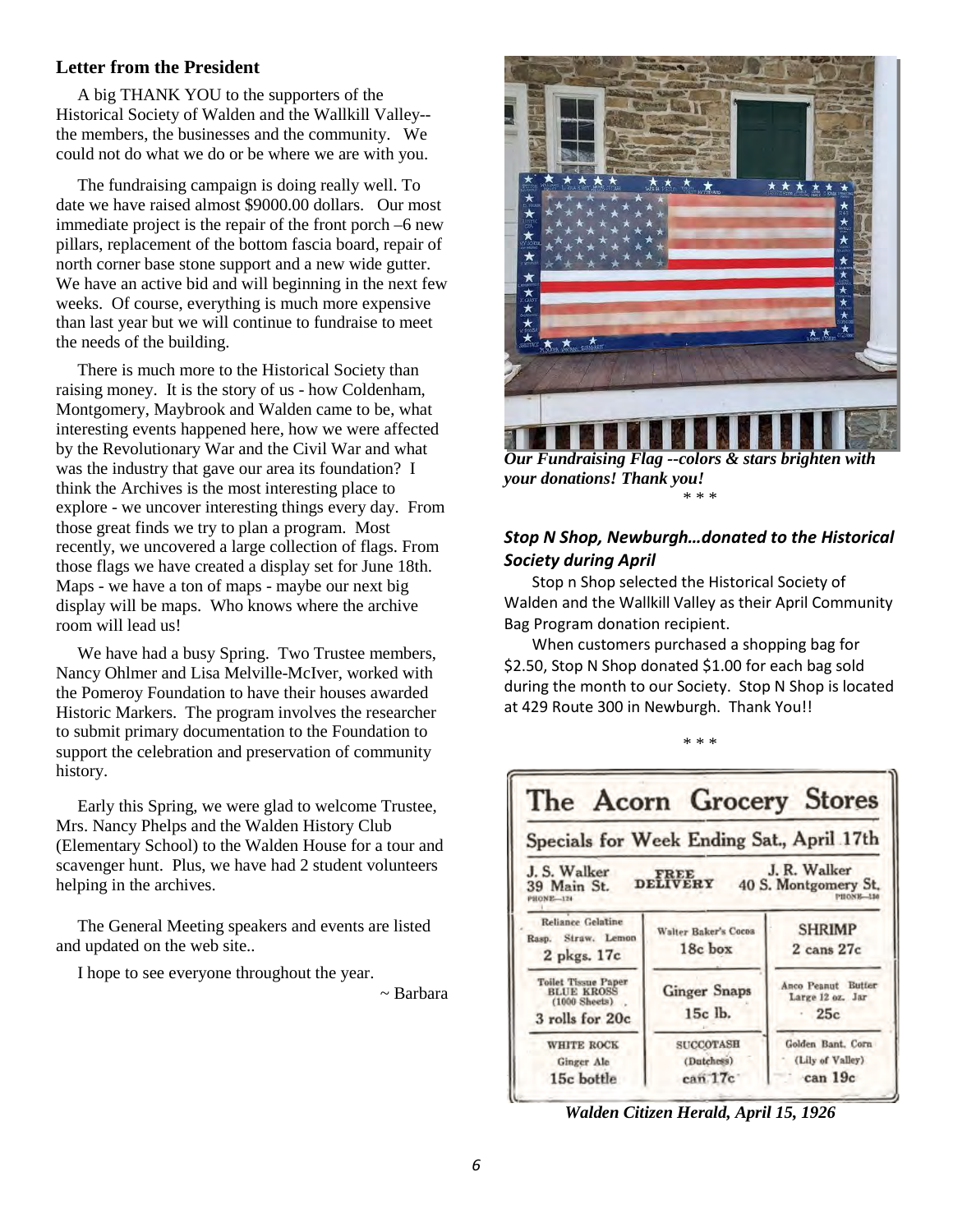*Civil War Discharge Papers of Charles G. Hunt* of Walden recently identified in our Archives. (It's a huge process to sort and identify all that has been donated over the years. As an all Volunteer organization, we rely heavily on the time and availability of our members and Trustees.)

Private Hunt served in the 35<sup>th</sup> Regiment. Link to a larger PDF of front and back will be on our website.

 Please note that this gentleman serves his country well and was either injured or ill at the time of his discharge.

Trustee, Lisa Melville-McIver has been in contact with

mpom  $\mathcal{O}_{\mathcal{H}_{\mathcal{C}_{\mathcal{P}_{\mathcal{P}}}}^{*}}$ Know ve, That Charles. G. Murit of Captain Williams (J. Con uati Company, (6.) 36 Regiment of Jew the day of October volUNTEERS who was enrolled on the Digital one thousand eight hundred and Sixty one to serve these Lease years or during the war, is hereby Discharged from the service of the United States, day of Arrenter  $.186 + .84$ this Cliest 6 by reason of Expiration of tears to objection to his being re-enlisted is known to exist. Curt \_ was born in Paid Charles 3 in the State of Arre. In .. is Sophist ica inches high light complexion, feet. Beaum hair, and by occupation, when enrolled Herade Senthis Giben als .<br>1971 ber strugend, album fill silvers<br>2011 bergfil für Liber Arten jurg.<br>2011 bergfil für Liber Arten jurg. ashore [A, G O No 40.] heat boundy linfa

the Curator of Collections at the National Civil War Museum who provided the following transcription of some of the info.

### **Charles G. Hunt** Born: 1842.

19 years old when enlisted. Enlisted on 10/6/1861 at St. Andrews, NY as a Private. On 11/2/1861 he mustered into "C" Co. NY 56th Infantry. He was Mustered Out on 11/10/1864.

He filed for an Invalid pension on January 19th, 1891. Pension certificate no. 796721.

Died: 1923 Buried: Wallkill Valley Cemetery, Walden, Orange County, New York.

PDFs on our website.